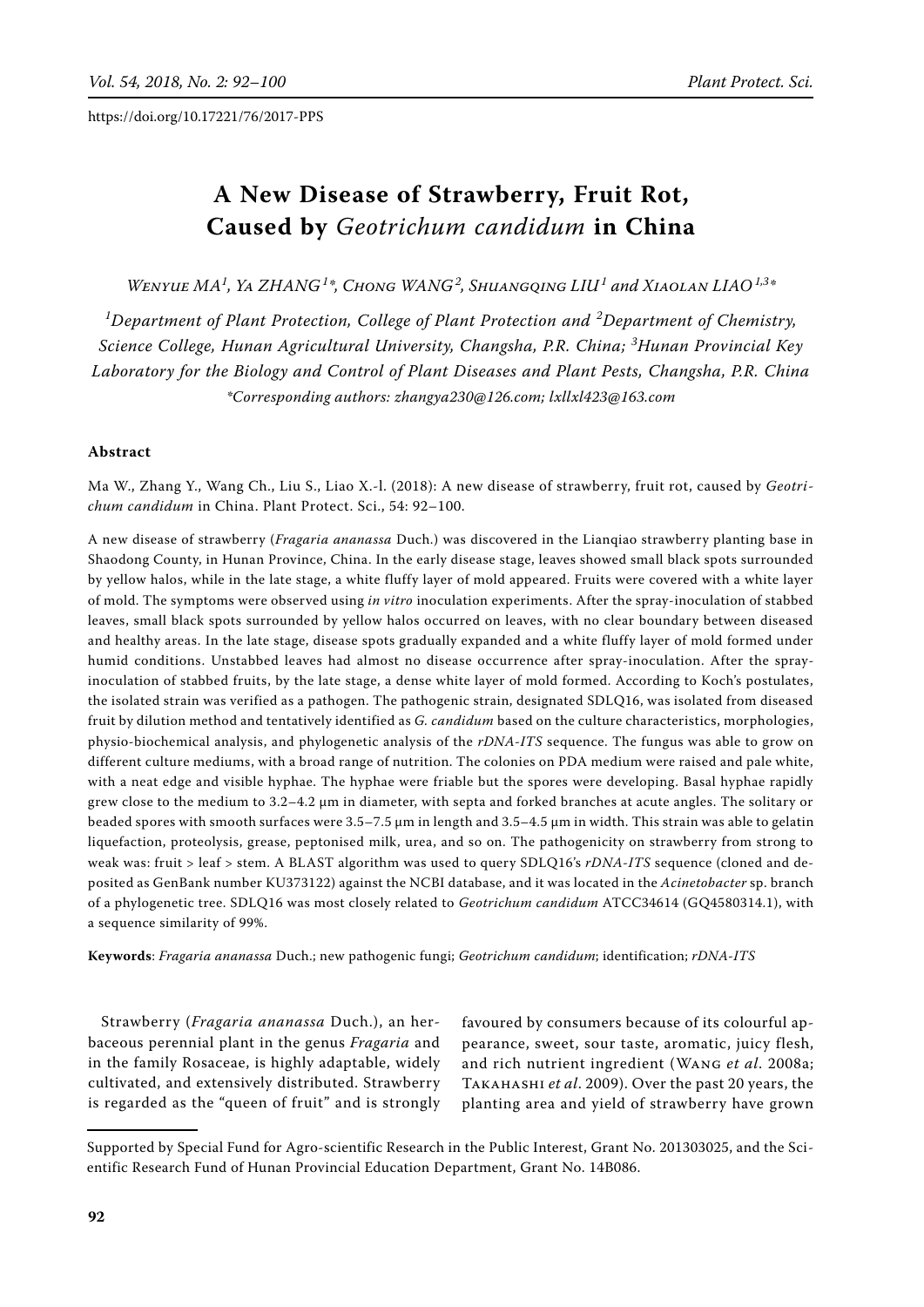rapidly. The average annual planting area is  $2.5 \times$  $10^5$  hm<sup>2</sup>, and the average annual yield is  $4.5 \times 10^8$  t (FAOSTAT 2013; FAO Statistical database 2012 – http://faostat.fao.org/site/339/default.aspx; USDA Quick Stats 2.0. U.S 2013; Šamec *et al*. 2016). Europe has the greatest strawberry production, followed by the America and, in descending order: Asia, Africa, and Oceania. China is the most important country for strawberry production in Asia. In recent years, there has been a structural adjustment in the planting industry in China. Planting scale of strawberry has been expanded rapidly, because it is a cash crop with a short production cycle, high effectiveness, and high efficiency (Li *et al*. 2004). The planting area and yield of strawberry in China, both ranking first in the world, were  $1.1 \times 10^5$  hm<sup>2</sup> and 200 t, respectively, in 2010 (Tan *et al*. 2003; Wang *et al*. 2008b; Zhao *et al*. 2012). However, blind large-scale plantings, extensive management modes, climate change, farming system alterations, the disordered introduction of strawberry varieties, the misappropriation, and misuse of chemical pesticides, have resulted in increasingly serious strawberry diseases and the continuous emergence of new diseases (Zhang *et al*. 2010a, b; Walker *et al*. 2011).

The strawberry diseases previously recorded in China mainly included root rot, gray mold, powdery mildew, anthracnose, leaf spot, and brown spot (Behrouz *et al*. 2006; Lv *et al*. 2010; Fang *et al*. 2012; Sylla *et al*. 2013; Asad-Uz-Zaman *et al*. 2015; Campos-Requena *et al*. 2015; Lachhab *et al*. 2015). Recently, we investigated the occurrences of strawberry diseases in 14 regions of Hunan Province, including southern, central, western, northern, and eastern. During this investigation, an unknown new potential disease that infected strawberry fruits was discovered in the Lianqiao strawberry planting base in Shaodong County. Typical diseased fruit samples were taken to the laboratory for identification, and an isolate was grown under culture conditions. The growth was rapid, which excluded powdery mildew pathogens, the growth temperature was low, which excluded Phytophthora fruit rot, and no sclerotia or pycnidia were observed, which excluded southern blight (Li *et al*. 2005; Sylla *et al*. 2013; Eikemo & STENSVAND 2015). A thorough review of the literature and historical data found no reports of this disease or any similar diseases. Thus, this disease was considered to be a new disease affecting strawberry.

In present study, we systematically identified the new disease of strawberry through pathogen isolation,

culture observations, morphological characterisation, a pathogenicity assay, and an internal transcribed spacer (ITS) sequence analysis. This study provides scientific methods for identifying and diagnosing strawberry disease, and clarifying the pathogen type, which will aid in developing disease prevention and control measures.

## **Material and Methods**

*Diseased sample collection*. Typical diseased fruit samples were collected from the Lianqiao strawberry planting base in Shaodong County, Hunan Province, China in March–April 2015 on strawberry *Fragaria ananassa* Duch. cv. Hongyan. Fruits were gently placed into sample bags and labelled, including the date. All samples were delivered to the laboratory for identification.

*Culture media*, We prepared the following culture media according to the method of Fang (1998) using potato dextrose agar medium (PDA; the major composition: potato 200 g, glucose 20 g, agar 18 g,  $H<sub>2</sub>O$ 1000 ml), beef extract–peptone agar (NA; the major composition: beef extract 3 g, peptone 10 g, NaCl 5 g, agar 18 g, H<sub>2</sub>O 1000 ml, pH 7.2–7.4), Gause's No. 1 agar (GSYH; the major composition: soluble starch 20 g, KNO<sub>3</sub> 1 g, K<sub>2</sub>HPO<sub>4</sub> 0.5 g, MgSO<sub>4</sub>·7H<sub>2</sub>O 0.5 g, NaCl 0.5 g, FeSO<sub>4</sub>·7H<sub>2</sub>O 0.01g, agar 18 g, H<sub>2</sub>O 1000 ml, pH 7.2–7.4), beef extract–nutrient broth (NB; the major composition: beef extract 3 g, peptone 10 g, NaCl 5g, H<sub>2</sub>O 1000 ml, pH 7.2-7.4), and Luria–Bertani agar (LB; the major composition: tryptone 10 g, yeast extract 5 g, NaCl 10 g, agar 18 g, H<sub>2</sub>O 1000 ml, pH 7.2–7.4).

*Strawberry seedlings*. Healthy, disease/pest-free seedlings with uniform growth were chosen from the strawberry planting base and transplanted with soil into small experimental pots. The plants were placed in a light incubator (20–23°C, 80–90% humidity) for 3–5 days. After reviving, the plants were used for inoculation and experimentation.

*Pathogen isolation*. Strain SDLQ16 was isolated by dilution from disease tissue. We utilised the sterile knife to cut morbid and healthy at junctions from typical sick fruits with 4–5 length and 2–3 width. Taken 10 tissues (about 0.5 g) into sterile tube with 4.5 ml of sterile water washed repeatedly, after then we gained dilute spore suspension of  $10^{-1}$ . Put 0.5 ml suspension of  $10^{-1}$  spore suspension into 10 ml tube which has 4.5 ml sterile water and shaking, then we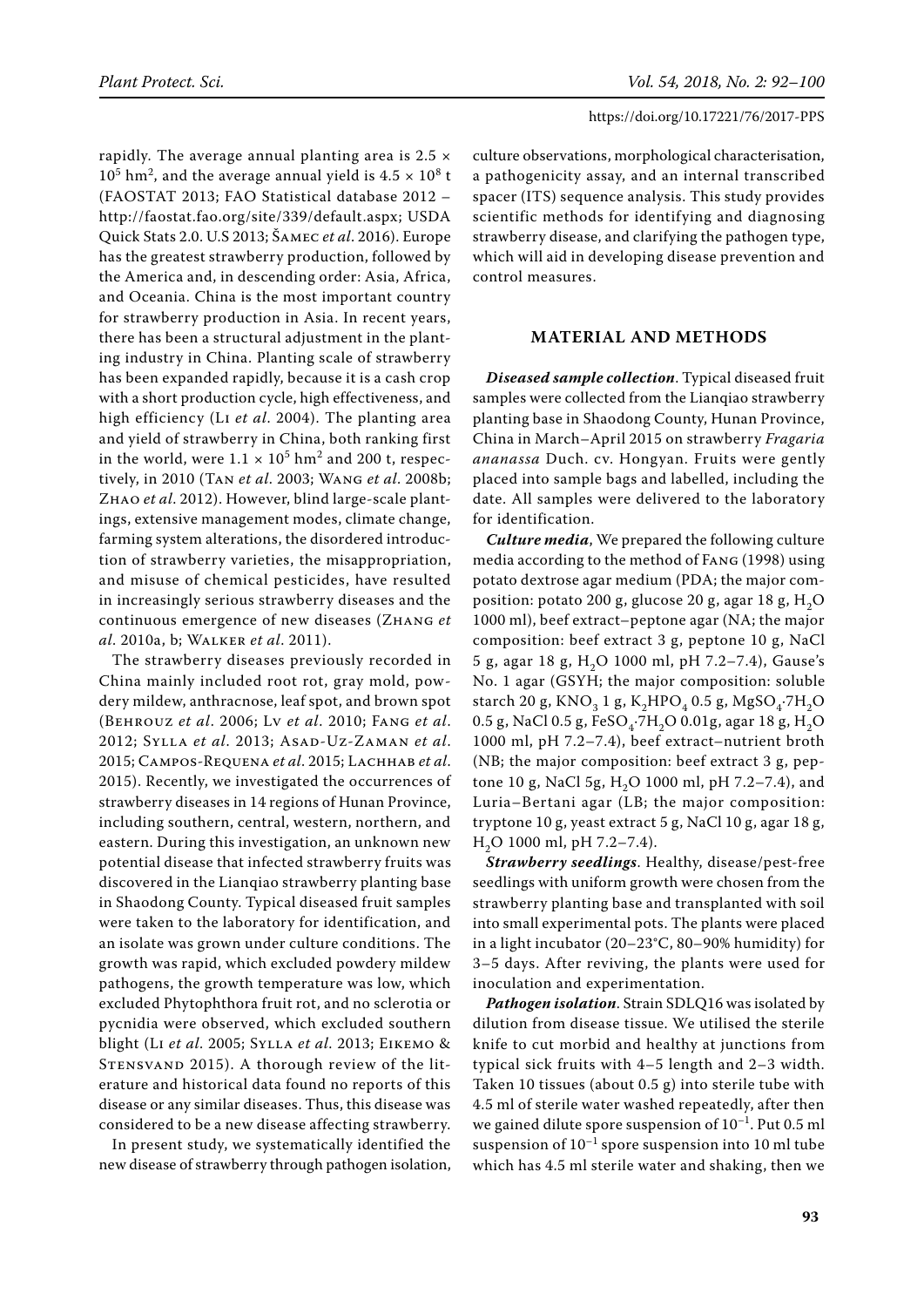gained dilute spore suspension of  $10^{-2}$ . In turn, we got spore suspension of  $10^{-6}$ . Taken 20 µl of  $10^{-6}$  spore suspension into PDA medium which contained streptomycin at a concentration of 40 µg/ml. Afterwards, uniform coated with spreader, after water being aired, the medium were placed upside down and incubated at 20–23°C in the dark for 24–72 hours. Utilised inoculating needle moved single colonies to another PDA medium to pure cultivate. Until gained the pure colonies which meet the requirements of experiments (Fang 1998).

*Cultural characteristics of the pathogen strain*. Strain SDLQ16 was inoculated onto PDA, NA, GSYH, and LB and incubated in a temperature-controlled incubator in the dark for 24–120 hours. Colony characteristics were observed, including size, shape (round, rhizoid, prostrate, irregular), edge (neat, diffuse, dense, loose), surface (mouldy, powdery, small black spotty, blossom-like, concentric annular), raised shape (expansion, platform, low convex, convex surface), texture (fatty, filmy, sticky, brittle), colour, ease of picking, extent of binding to medium, production of pigments, and consistency of colour between the front and back sides of the medium.

*Morphological characteristics of the pathogen strain*. Strain SDLQ16 was inoculated onto thin PDA plates and continuously incubated at 20–23°C for 24–72 hours. First, the basic morphology of the fungus was observed, including the main and secondary hyphal branches, the presence of septa, the position, production and germination of spores, and the size, shape and arrangement of spores. Next, the formation of special structures, such as pycnidia, was examined. Attention was paid to the size, shape, and location of these structures, which helped to identify the fungus (Wei 1979).

*ITS sequence analysis and phylogenetic tree construction*. Genomic DNA was extracted from the mycelia of strain SDLQ16 using the CTAB (Hexadecyltrimethylammonium bromide) method after 3–5 days culture. The extracted DNA was stored in a refrigerator at –20°C (Liu *et al*. 2005).

The fungal rDNA gene was amplified with the universal primers ITS1 (TCCGTAGGTGAACCTGCGG) and ITS4 (TCCTCCGCTTATTGATATGC). The PCR reaction contained 0.5 µl of template DNA, 2.5 µl of  $10\times$  Buffer (with Mg<sup>2+</sup>), 1 µl of dNTPs (2.5 mM), 0.2 µl of Taq polymerase, 0.5 µl of IS1, and 0.5 µl of IS4, with ddH<sub>2</sub>O added to bring the total volume to 25 µl. The PCR was run as follows: pre-degeneration at 94°C for 4 min, followed by 30 cycles of degeneration at 94°C for 45 s, annealing at 55°C for 45 s, and extension at 72°C for 1 min, and a final extension step at 72°C for 10 minutes. The PCR products were held at 4°C until they were removed from the thermal cycler. The target gene fragment was isolated using 1% agarose gel electrophoresis for 20 min at 150 V and 100 mA. The DNA band was recovered and purified using a DNA gel extraction kit and then sequenced by Sangon (Shanghai, China). The sequence was deposited in GenBank to obtain an accession number (KU373122).

The obtained sequence of strain SDLQ16 was compared, using the BLAST algorithm, with other sequences in the NCBI database to identify related sequences and retrieve the sequences of other species for a phylogenetic analysis. Phylogenetic trees were constructed using the maximum likelihood method in MEGA 7.0 (1000 replicates) (Gao *et al*. 2012).

*Pathogenicity assay*. The pathogenicity of the isolated pure culture was verified by Koch's postulates. In the *in vitro* inoculation experiments, we collected stems, leaves, and semi-mature fruits of a uniform size in the flowering and fruiting periods of strawberry. The samples were surface disinfected and washed with sterile water before use (Wei 1979; Moreno-Garcia & Grey 2012).

The *in vitro* inoculation experiments of stems, leaves, and fruits included two treatments each. In Treatment 1, unstabbed samples were sprayed with the spores suspension, and in Treatment 2, stabbed samples were sprayed with the spores suspension. The inoculated samples were incubated in a light incubator at 20–23°C with 85–90% humidity for 7 days. The incidence of the disease was observed. When obvious symptoms were observed in the inoculated tissue, re-isolation was performed using the diseased tissue. Additionally, an *in vivo* inoculation experiment was performed. Strawberry seedlings were transplanted into small pots and revived before the pathogenicity assay. The other procedures were performed as described in the *in vitro* inoculation experiments.

#### **Results**

*Isolation and culture characteristics*. A pure culture, designated strain SDLQ16, was isolated from strawberry fruit with typical symptoms. At 20–23°C, SDLQ16 was able to grow on different media (e.g., PDA, NA, LB, and GSYH), with a wide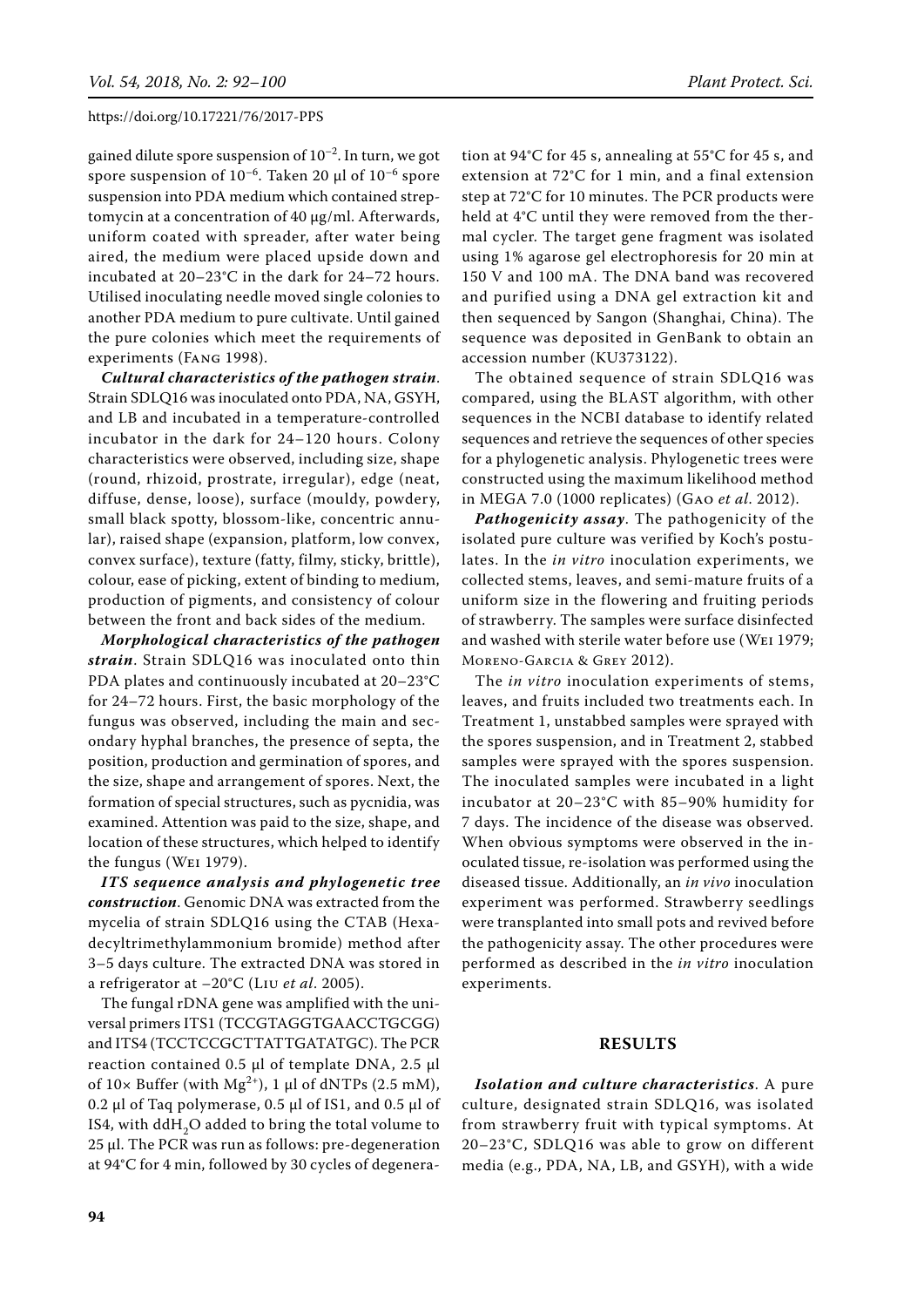

Figure 1. Colonial morphology of SDLQ16 on the different medium: (**A**) PDA 48 h; (**B**) NA 48 h; (**C**) LB 48 h; (**D**) GSYH 96 hours



Figure 2. Morphological characteristics of strain SDLQ16 by electron microscope: (**A**) hyphae mycelium, (**B**) branch and branch, (**C**) beaded mycelium, and (**D**) oval spore, round spores or cylindrical spores;  $10 \times 40$ 

range of nutrition. On PDA, the colonies were raised and pale white, with a neat edge and visible hyphae at the edge; colonies were friable, with no pigments, opaque and not shiny; sporulation was vigorous, and the colony surface was white and powdery. After 6 months of culture, white paste-like secretions appeared on the PDA, but the sexual stage of spores was not observed. On NA, the colonies were raised, with an unapparent colour, neat edge, developed mycelia, weak sporulation, and no pigments, being opaque and not shiny. Additionally, SDLQ16 could grow on LB and showed similar characteristics as observed on the NA medium. On GSYH, the colonies were small, with developed mycelia, weak sporulation, and no pigments, and were opaque and not shiny (Figure 1). The growth rate analysis showed that PDA supported the fastest growth (growth rate 1.49 mm/day), followed by NA (growth rate 1.29 mm/day) and LB (growth rate 1.17 mm/day); GSYH supported the slowest growth (Table 1). These results indicate that strain SDLQ16 has a wide range of nutrition.

*Morphological features*. Strain SDLQ16 did not form aerial hyphae. Basal hyphae rapidly grew close to the medium, 3.2–4.2 µm in diameter, with septa and forked branches at acute angles (Figure 2A). Single or multiple short hyphae often adhered to the septa at the base of the hyphae (Figure 2B). However, these hyphae were usually short and easily formed septa in a beaded pattern (Figure 2C). When hyphae matured in the late

stage, they were fragmented to arthrospores (Figure 2D). Spores, solitary or beaded (Figure 3A), 3.5–7.5 µm in length and 3.5–4.5 µm in width (Figures 3B–C), had smooth surfaces (Figure 3D). Single or multiple short hyphae were rarely observed at the septum on the top of the hyphae. However, when they matured, the top hyphae easily produced septa and formed beaded hyphae. The reproduction mode of strain SDLQ 16 was fession. The colony centre of this strain existed concentric circles. This strain was able to gelatin liquefaction, proteolysis, grease, peptonised milk, urea, and so on. These characteristics were basically consistent with the pattern strain ATCC 34614 (Table 2).

*Pathogenicity of the pathogen*. Stabbed and unstabbed stems, leaves, and semi-mature fruits of

Table 1. Colony growth rate of strain SDLQ16 cultured for 5 days in different culture medium

| Culture<br>medium<br>type | Colony diameter<br>(mm) |           |      | Average value Growth rate    |                         |
|---------------------------|-------------------------|-----------|------|------------------------------|-------------------------|
|                           |                         | Н         | Ш    | (mm)                         | (mm/day)                |
| <b>PDA</b>                | 7.30                    | 7.50 7.60 |      | $7.47 + 0.15^a$              | $1.49 \pm 0.03^a$       |
| NA                        | 6.50                    | 6.40 6.40 |      | $6.43 \pm 0.06^b$            | $1.29 \pm 0.01^{\rm b}$ |
| L <sub>B</sub>            | 5.80                    | 5.80      | 6.00 | $5.87 \pm 0.12$ <sup>c</sup> | $1.17 \pm 0.02^{\circ}$ |
| <b>GSYH</b>               | 2.10                    | 2.30      | 1.90 | $2.10 + 0.20$ <sup>d</sup>   | $0.42 \pm 0.04^d$       |

Values ± SD followed by different letters indicate significantly different scores in the same phase, according to Duncan's multiple range tests at the  $P = 0.05$  level (SPSS 11.50)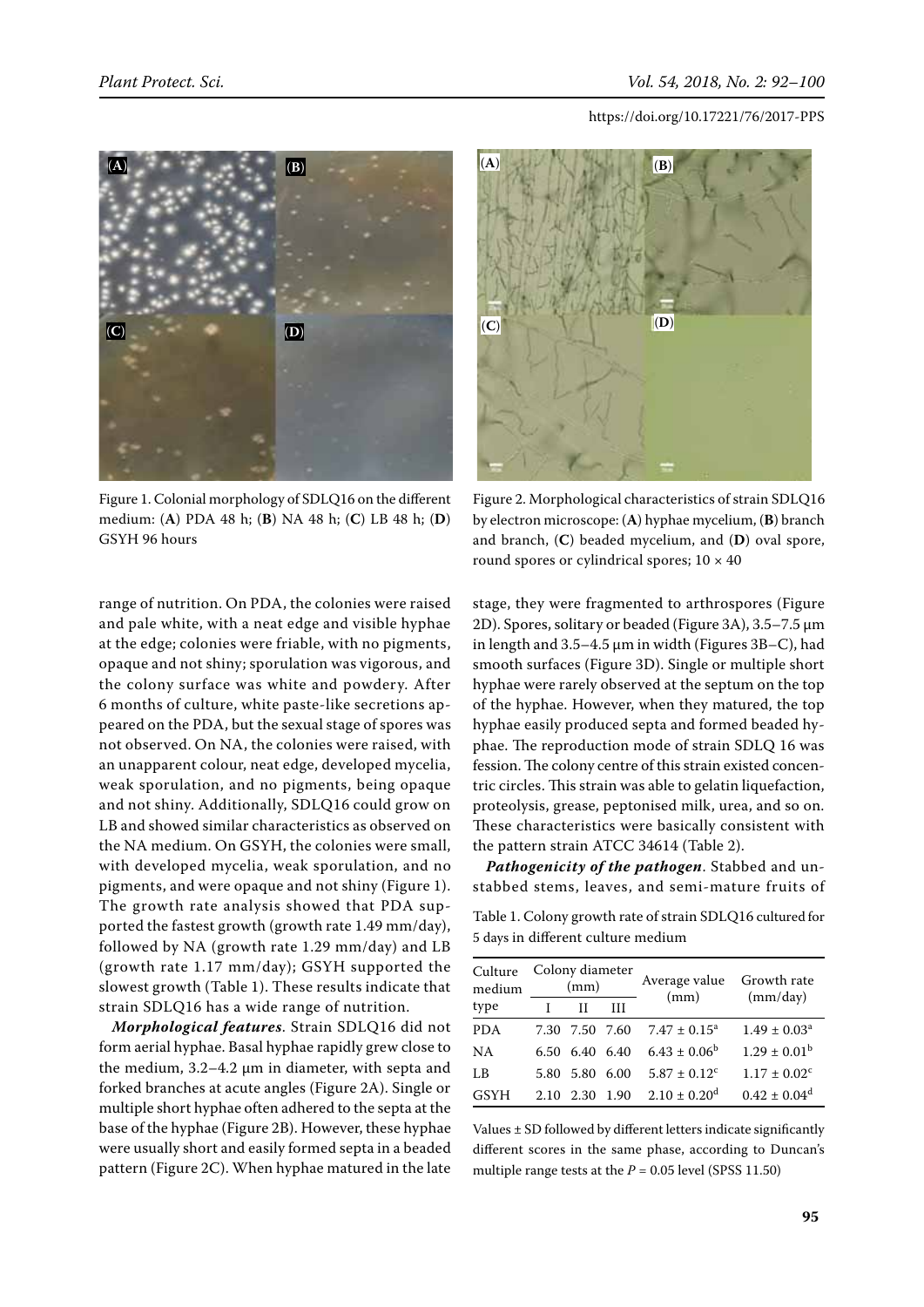|                           | Strain              |                     |  |
|---------------------------|---------------------|---------------------|--|
| Morphology idex           | SDLQ16              | ATCC 34614 $$$      |  |
| Colony colour             | milky white         | milky white         |  |
| Spore shape               | short rod           | rod                 |  |
| Spore size                | $3.5 - 7.5 \,\mu m$ | $3.0 - 7.6 \,\mu m$ |  |
| Diaphragm                 | exist               | exist               |  |
| Colony shape              | flat                | flat                |  |
| Branch                    | two fork            | two fork            |  |
| Mycelium width            | $3.2 - 4.2 \mu m$   | $2.6 - 7.0 \mu m$   |  |
| Mycelium shape            | blanket-like        | powdery             |  |
| Reproduction mode         | fissiparity         | fissiparity         |  |
| Colony concentric circles | exist               | exist               |  |
| Gelatin liquefaction      | liquefaction        | liquefaction        |  |
| Proteolysis               | hydrolysis          | hydrolysis          |  |
| Grease                    | degradation         | degradation         |  |
| Peptonised milk           | peptonisation       | peptonisation       |  |
| Urea                      | assimilation        | assimilation        |  |

Table 2. Characteristic of strain SDLQ16 morphology and physiological biochemistry in PDA medium

## § standard strain

strawberry were spray-inoculated and cultured for 3–5 days at 85–90% relative humidity. Injured stems underwent a rapid disease occurrence and turned black, with dark spots forming in the late stage (Figure 4A). However, the disease occurrence was the slowest on the stems. Almost no occurrence was



Figure 3. Morphological characteristics of strain SDLQ16 by scanning electron microscope: (**A**) 1000, (**B**) 5000, (**C**) 5000, and (**D**) 10 000×

observed on uninjured stems (Figure 4B). Injured leaves had a more rapid occurrence, but it was still 1–2 days slower than on fruits. Small black spots surrounded by yellow halos occurred on the leaf surface, with an unapparent boundary between diseased and healthy areas (Figures 4C1–C2). Uninjured leaves underwent slow or no disease occurrence (Figures 4D1–D2). Injured fruits exhibited a rapid occurrence. The fruit colour turned dark red and the fruit surface wilted rapidly; however, fruits did not



Figure 4. Symptoms of strain SDLQ16 infecting strawberry: (**A**) The inoculated stems with injury *in vitro*; (**B**) The inoculated stems without injury *in vitro*; (**C**1) Positive of the inoculated leaves with injury *in vitro*; (**C**2) Opposite of the inoculated leaves with injury *in vitro*; (**D**1) Positive of the inoculated leaves without injury *in vitro*; (**D**2) Opposite of the inoculated leaves without injury *in vitro*; (**E**) The inoculated stems with injury *in vitro*; (**F**) The inoculated stems without injury *in vitro*; (**G**) The inoculated leaves with injury *in vivo*; (**H**) The inoculated stems with injury *in vivo*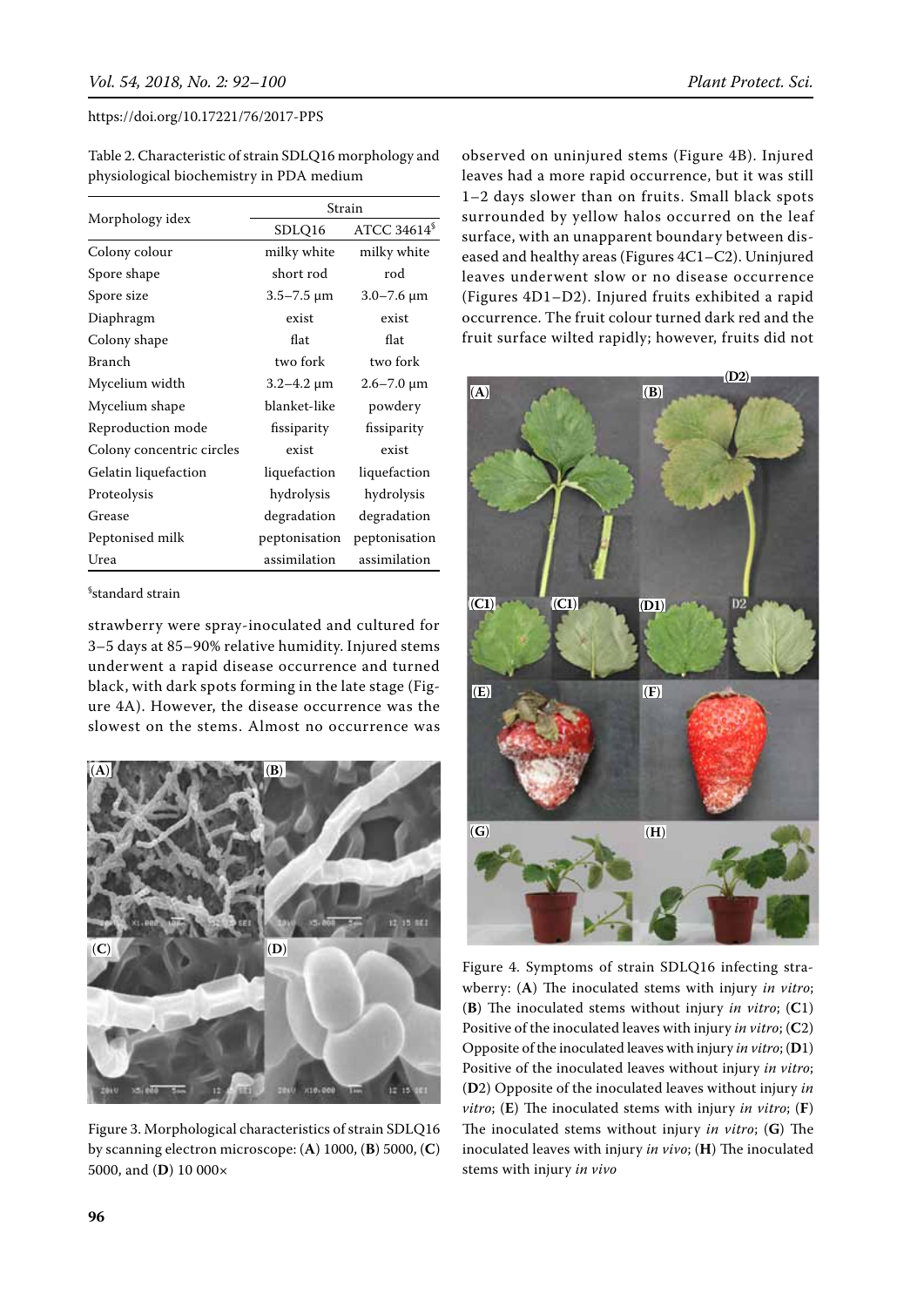crack. On the fruit surface, white hyphae appeared in the early stage, and a white layer of mold formed in the late stage. Uninjured fruits underwent a slow occurrence, generally 3–4 days later than injured fruits. The disease signs were not uniform, and the fruit colour turned dark slowly. Fruits were wilted but did not crack. Under humid conditions, the pathogen invaded slowly in the early stage, forming a small amount of hyphae; however, a white layer of mold also formed in the late stage (Figures 4E–F). Spores or hyphae were picked from strawberry stems, leaves, and fruits to re-isolate and purify the pathogen. The same colony characteristics were obtained as for the originally isolated pathogen. The results of the in vivo inoculation experiment were generally consistent with those of the in vitro inoculation experiments (Figures 4G–H).

*ITS sequence analysis and phylogenetic tree construction*. The genomic DNA of strain SDLQ16 was PCR amplified. The agarose gel electrophoresis of the PCR product revealed a clear 345-bp band. Further sequencing analysis verified that the *rDNA-ITS* sequence of this strain was 350 bp, in agreement with the electrophoresis results. The obtained *rDNA-ITS* sequence was deposited in GenBank under accession number KU373122.

We compared the *rDNA-ITS* sequence of 'SDLQ16', using the BLAST algorithm, with other sequences in the NCBI database and found this strain in the *Geotrichum* sp. branch of a phylogenetic tree. 'SDLQ16' was most closely related to *Geotrichum candidum* ATCC 34614 (GQ4580314.1), with a sequence similarity of 99% (Figure 5). 'SDLQ16' was tentatively identified as *G. candidum* based on the phylogenetic



Figure 5. Bootstrap consensus tree constructed using the maximum likelihood method from 345 bp of ribosomal internal transcribed spacer DNA obtained from the SDLQ16 and *Geotrichum* population. The tree was rooted to *Aspergillus helicothrix*. The isolate SDLQ16 are indicated in bold font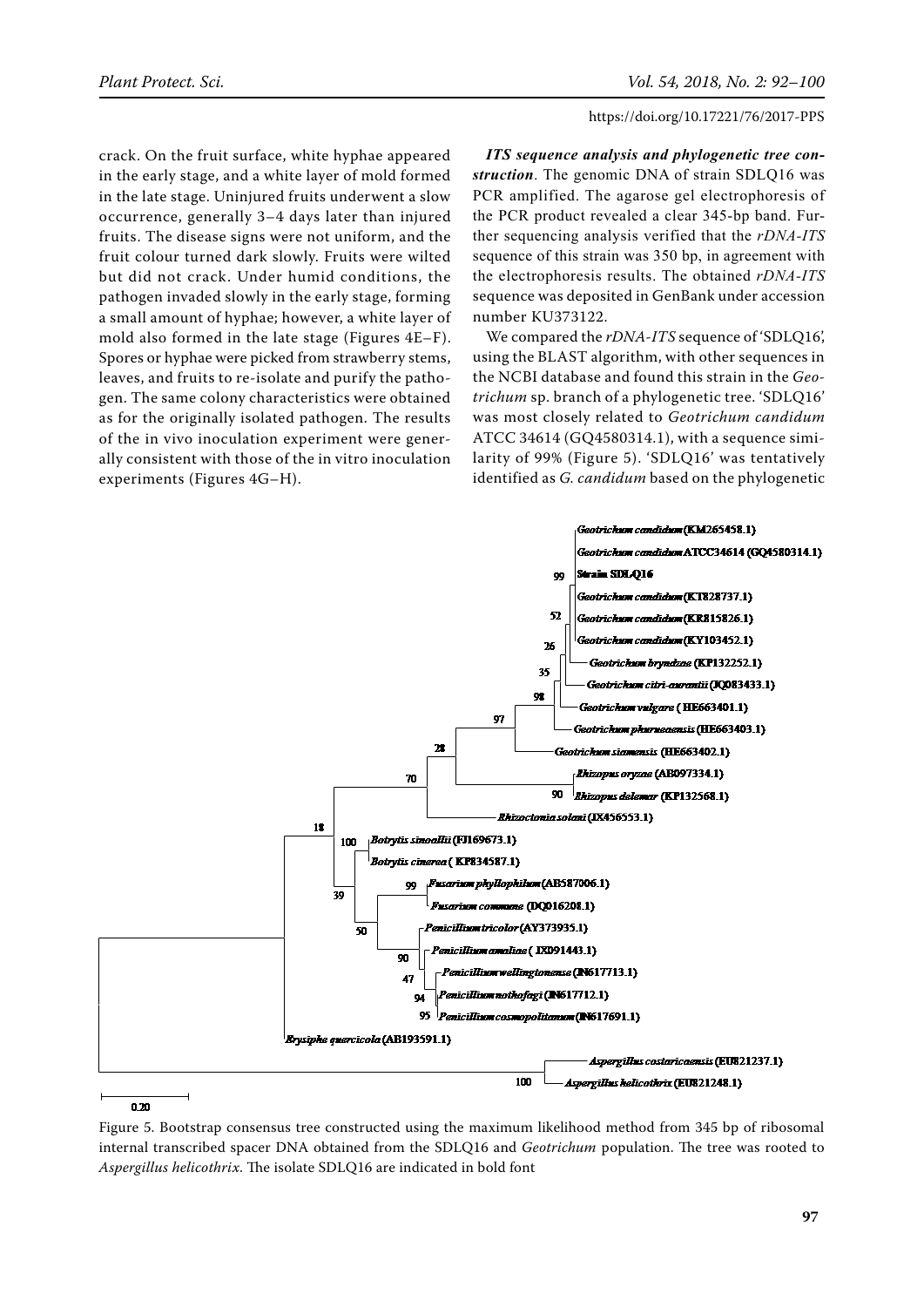analysis of the *rDNA-ITS* sequence, in combination with morphological and culture characteristics and a physico-biochemical analysis.

# **Discussion**

Our group has discovered a new disease affecting strawberry. The isolate's identity was determined using cultured characteristics, morphological observations, and molecular biology techniques, and it was verified to be a pathogen, meeting Koch's postulates. The pathogen strain was tentatively identified as *G. candidum.* It belongs to fungus of deuteromycotina, hyphomycetes, hyphomycetales, and moniliaceae (BARNETT & HUNTER 1998). A review of the literature and historical data showed no research on this pathogen affecting strawberry. Thus, this is the first report of a strawberry disease caused by *G. candidum*.

The traditional classification and identification of plant pathogens are usually based on culture characteristics, colony characteristics, morphological features, and a pathogenicity index. The identification of *Geotrichum* fungi mainly involves colony morphology, the presence of septa in hyphae, hyphal branching, and the angle between main and secondary hyphae, as well as sporulation, and the germination, position, and size of spores. *Geotrichum* are widely distributed, and these fungi show great variation under different geographical and environmental conditions (Liu *et al*. 2011). In recent years, the extensive use of DNA identification techniques has effectively compensated for the shortcomings of traditional classification methods (Sun *et al*. 2015). *rDNA-ITS* is the target most widely used to classify and identify plant pathogenic fungi. The combination of traditional classification methods with DNA-based techniques has substantially improved the accuracy of the identification of plant pathogenic fungi. In particular, for closely related or sibling species of *Geotrichum* that share a close phylogenetic relationship (Blair *et al*. 2008).

*G. candidum* is a member of the genus *Geotrichum.*  The sexual stage (named *Galactomyces geotrichum*) belongs to the family Candida, order Saccharomycetales, and class Hemiascomycetes; the asexual stage (named *G. candidum*) belongs to the genus *Oospora*, family Moniliaceae, and phylum Deuteromycotina. A study indicated that *G. candidum* has more than 10 synonyms (Ma *et al*. 2007). In the present study,

we only found the asexual stage of the pathogenic fungus, and no sexual stage was observed during culturing. Further studies are needed to investigate whether the sexual stage of this strain is the same as previously reported. This will include determining how it overwinters and when and under what conditions it germinates, as well as revealing primary infections, the infection conditions, and the mode of transmission in the field. *G. candidum* is strongly virulent towards carrots (HORITA & HATTA 2016). BOURRET *et al.* (2013) indicated a weak pathogenicity of *G. candidum* to tomatoes that the wounded tomatoes could be infected with *G. candidum* and gotten rot disease at a given tempreature of 20°C. YAGHMOUR *et al.* (2012) suggested that injury increases the susceptibility of peaches and nectarines to *G. candidum*, and the rot disease appeared after 5 days under a constant 22–26°C. A number of studies have demonstrated that *G. candidum* is the major pathogen of citrus (ECKERT 1978; TALIBI *et al.* 2012). The present study shows that the pathogenicity of *G. candidum* is not only on different host plants but also has regional differences, which may be related to the pathogenicity genes of *G. candidum* that are present in different areas, resulting in differences in pathogenic performance. However, the causes of the different pathogenicity levels requires further study. In the present research, *G. candidum* could cause strawberry to rot in Shaodong County, Hunan Province, China. This similarity could result from the high water content observed in both peaches and strawberries which belong to different genera of the family Rosaceae, or from regional differences, indicating that *G. candidum* is pathogenic to some plants. Thus, for biological product development, or product degradation or preservation, *G. candidum*  should be used with caution, and not arbitrarily discarded, to prevent unnecessary losses.

In addition, under the conditions of low temperature, high humidity, and insufficiency light, the fungus showed a high virulence toward its host, leading to a large disease incidence. Different organs of plants have different sensitivities to the fungi, and the fruit is more sensitive to this fungi than stems and leaves. Thus, the disease rate was high when the pathogen infected wounded tissue, indicating it was a weak pathogen. The lower incidence of disease development on the stem may be the result of the lower stem water content compared with that of the fruit and blade. The cortex thickness, stomatal density, pore size, fruit and leaf ages may also af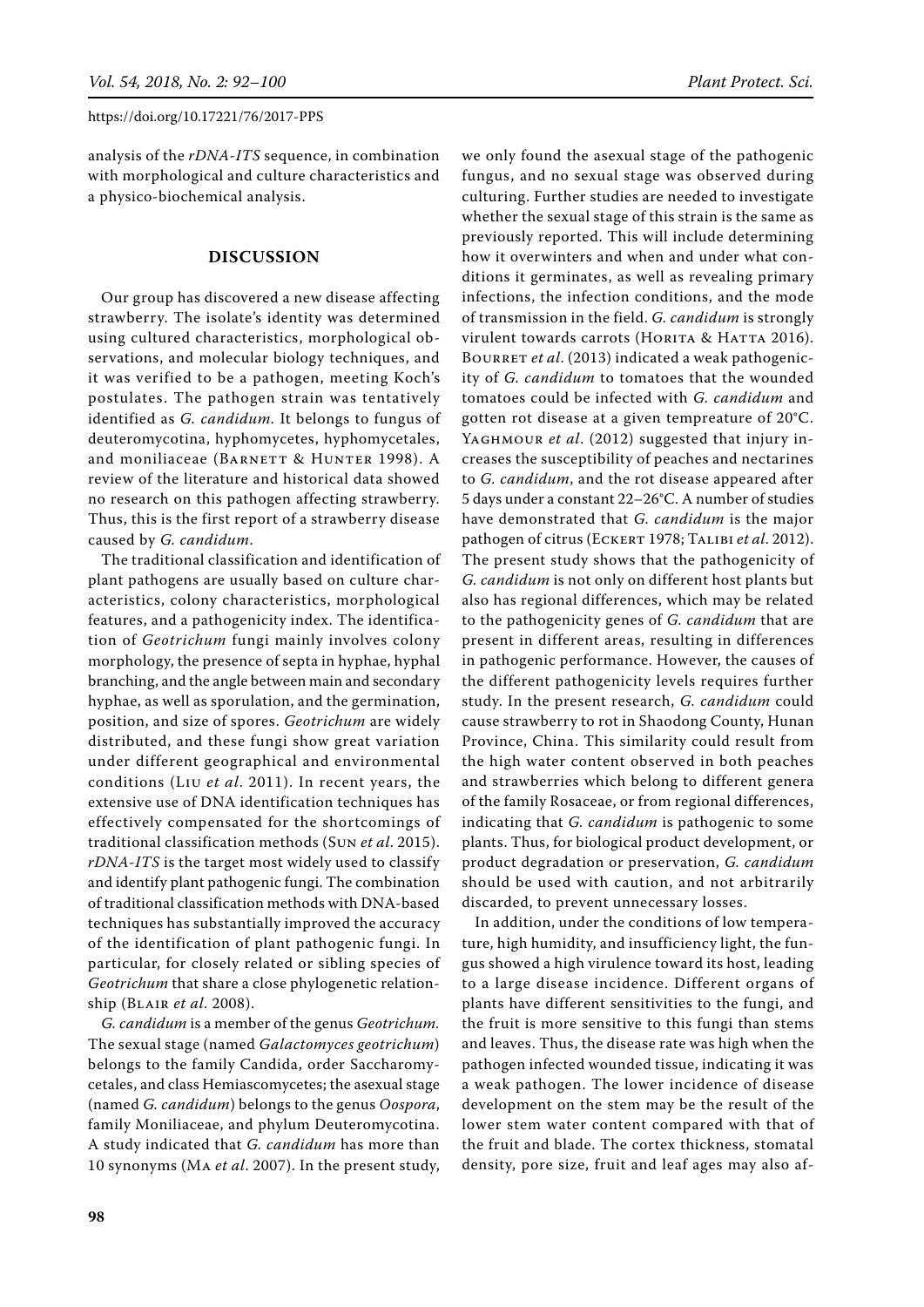fect the disease rate. Here, *G. candidum* is reported as a new pathogenic fungi of strawberry in China; however, at the present, there is limited research on its treatment or pathogenic mechanisms, such as the biological characteristics, epidemic laws, host range, the mechanisms of infection, fungicides and antagonism-based screenings are seldom used. To increase our understanding of strawberry rot disease, the above aspects require further studies as we work toward disease prevention and control.

#### **References**

- Asad-Uz-Zaman M., Bhuiyan M.R., Khan M.A.I., Bhuiyan M.A., Latif M.A. (2015): Integrated options for the management of black root rot of strawberry caused by *Rhizoctonia solani* Kuhn. Comptes Rendus Biologies, 2: 112–120.
- Barnett H.L., Hunter B.B. (1998): Illustrated Genera of Imperfect Fungi. 4th Ed. Minnesota, Burgess Publishing Co.: 34–35.
- Behrouz E.M., Marie T.C., Odile C. (2006): Superoxide dismutase responses of strawberry cultivars to infection by *Mycosphaerella fragariae*. Journal of Plant Physiology, 2: 147–153.
- Blair J.E., Coffey M.D., Park S.Y., Geiser D.M., Kang S. (2008): A multi-locus phylogeny for phytophthora utilizing markers derived from complete genome sequences. Fungal Genetics Biology, 45: 266–277.
- Bourret T.B., Kramer E.K., Rogers J.D., Glawe D.A. (2013): Isolation of *Geotrichum candidum* pathogenic to tomato (*Solanum lycopersicum*) in Washington State. North American Fungi, 14: 1–7.
- Campos-Requena V.H., Rivas B.L., Pérez M.A., Figueroa C.R. Sanfuentes E.A. (2015): The synergistic antimicrobial effect of carvacrol and thymol in clay/polymer nanocomposite films over strawberry gray mold. LWT-Food Science and Technology, 1: 390–396.
- Eckert J.W. (1978): Pathological diseases of fresh fruits and vegetables. Journal of Food Biochemistry 3: 243–250.
- Eikemo H., Stensvand A. (2015): Resistance of strawberry genotypes to leather rot and crown rot caused by *Phytophthora cactorum*. European Journal of Plant Pathology, 2: 407–413.
- Fang Z.D. (1998): The Research Methods of Plant Pathology. 3rd Ed. Beijing, China Agriculture Press: 45–50.
- Fang X.P., Chen W.Y., Xin Y., Zhang H., Yan C., Yu H., Liu H., Xiao W.F., Wang S.Z., Zheng G.Z., Liu H.B., Jin L., Ma H.S., Ruan S.L. (2012): Proteomic analysis of strawberry leaves infected with *Colletotrichum fragariae*. Journal of Proteomics, 13: 4074–4090.
- FAOSTAT (2013): Searchable online statistical database from Food and Agriculture Division of the United Nations. Available at http://faostat.fao. org/site/567/DesktopDefault.aspx?PageID=567#ancor (accessed June 24, 2014).
- Gao B.D., Huang W., Xia H. (2012): A new rice disease, black sheath spot, caused by *Curvularia fallax* in China. Plant Disease, 8: 1224–1224.
- Horita H., Hatta Y. (2016): Sour rot of carrot caused by *Geotrichum candidum* in Japan. Journal of General Plant Pathology 1: 65–68
- Lachhab N., Sanzani S.M., Bahouaoui M.A., Boselli M., Ippolito A. (2015): Effect of some protein hydrolysates against gray mould of table and wine grapes. European Journal of Plant Pathology, 9: 1–10.
- Li T.H., Wang L. (2004): The situation of production and trade and strategy analysis of the sustainable development of chinese strawberry industry. Chinese Agricultural Science Bulletin, 6: 372–375.
- Li Y., Jin W., Huang J.W. (2005): Identification and biological characteristics of *Sclerotium rolfsii* Sacc causing southern blight on strawberry. Journal of Huazhong Agricultural University, 3: 250–253
- Liu S.H., Lu J.P., Zhu R.L., Dai F.M. (2005): A rapid and simple extraction method for plant pathogenic fungi. Acta Phytopathologica Sinica, 4: 362–365.
- Liu T.M., Wang H.H., Wang J.J. (2011): Relationship analysis between genetic diversity of *Geotrichum candidum* and geographical regions. Biotechnology Bulletin, 5: 121–125.
- Lv R.L., Xie J.T., Fu Y.P., Jiang D.H. (2010): Identification of pathogen that causes strawberry brown blotch disease and observation of biological characteristics. Journal of Huazhong Agricultural University, 4: 427–430.
- Ma K., Liu G.Q., Li J.X., Yao S., Cheng C. (2007): The phylogenetic analysis of 15 *Geotrichum* strains based on 26S rRNA gene D1/D2 region sequencing. Acta Microbiologica Sinica, 2: 359–362.
- Moreno-Garcia S., Grey O. (eds) (2012): Fungi. Vancouver, Innsmouth Free Press.
- Šamec D., Maretić M., Lugarić I., Mešic A., Salopek-Sondi B., Duralija B. (2016): Assessment of the differences in the physical, chemical and phytochemical properties of four strawberry cultivars using principal component analysis. Food Chemistry, 194: 828–834.
- Sun D.W., Cao J.F., Pei W.H., Yin G.F., Ma J.Q., Pan K.H., Wu K., Zhao Q., Duan Z.Q., Yang M.Y., Wang L., Zhao Z.J. (2015): Identification of a new phytophthora blight disease on konjac in Yunnan. Acta Phytopathologica Sinica, 1: 84–87.
- Sylla J., Alsanius B.W., Krüger E., Becker D., Wohanka W. (2013): *In vitro* compatibility of microbial agents for simultaneous application to control strawberry powdery